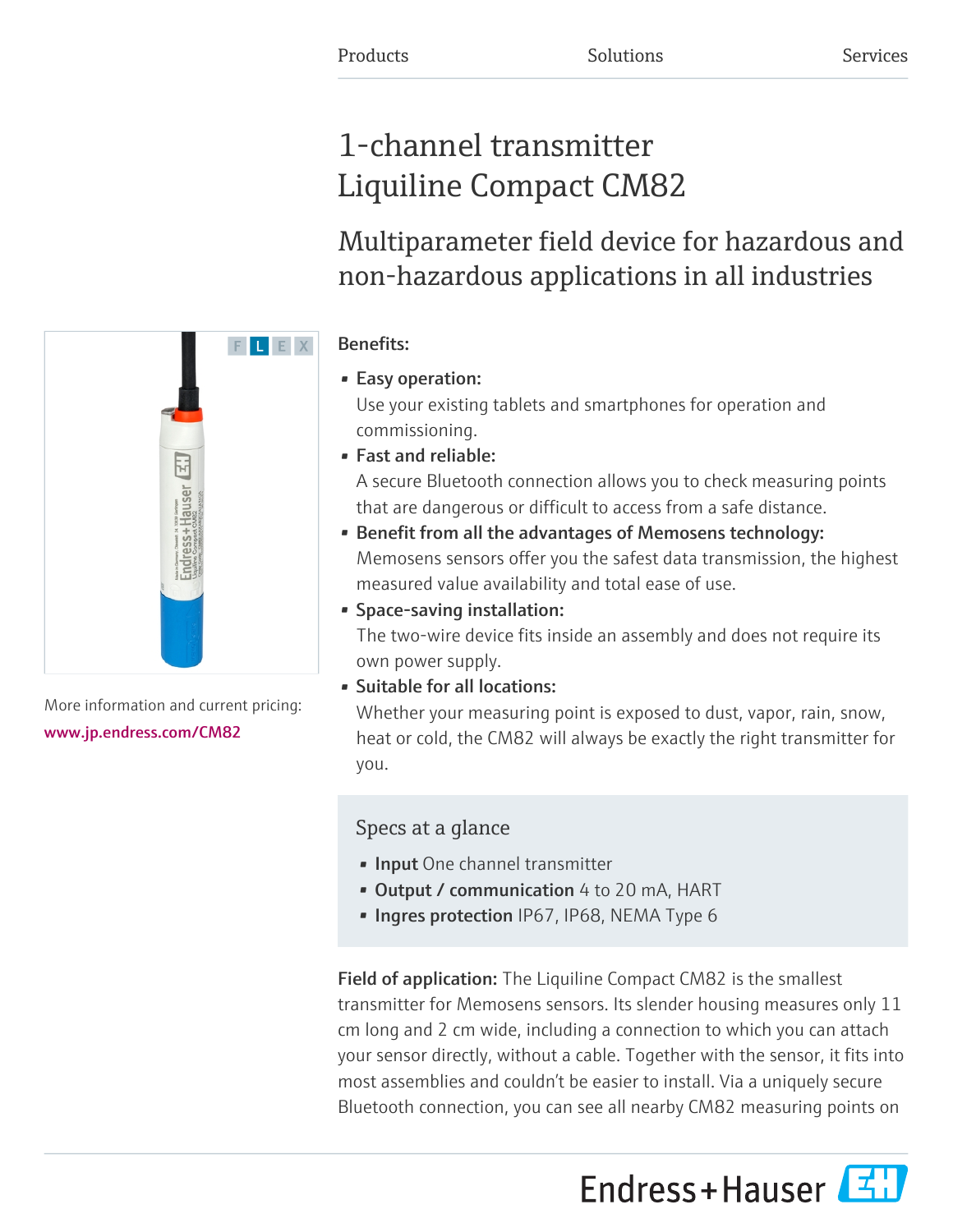your tablets or smartphones and operate them conveniently from a distance.

# Features and specifications

# Oxygen Measuring principle

Potentiometric

#### Application

All sectors, supporting all sensors with the blue Memosens plug-in head, enviromental sector

#### Installation

Connection of digital sensors with Memosens-Protocol

#### Characteristic

Liquiline CM82 is a two-wire transmitter for all areas of process engineering

#### Design

Liquiline CM82 is optionally equipped with Bluetooth for comfortable remote commissioning via Smartphone/Tablets

#### **Material**

Housing, cover: Peek 151 Strain relief: EPDM Axial ring Peek 450 G

#### Dimension

Diameter: 18.95 mm (0.75 inch) Length: 114.7 mm (4.52 inch)

#### Connection

Connection of digital sensors with Memosens-Protocol

#### Input

One channel transmitter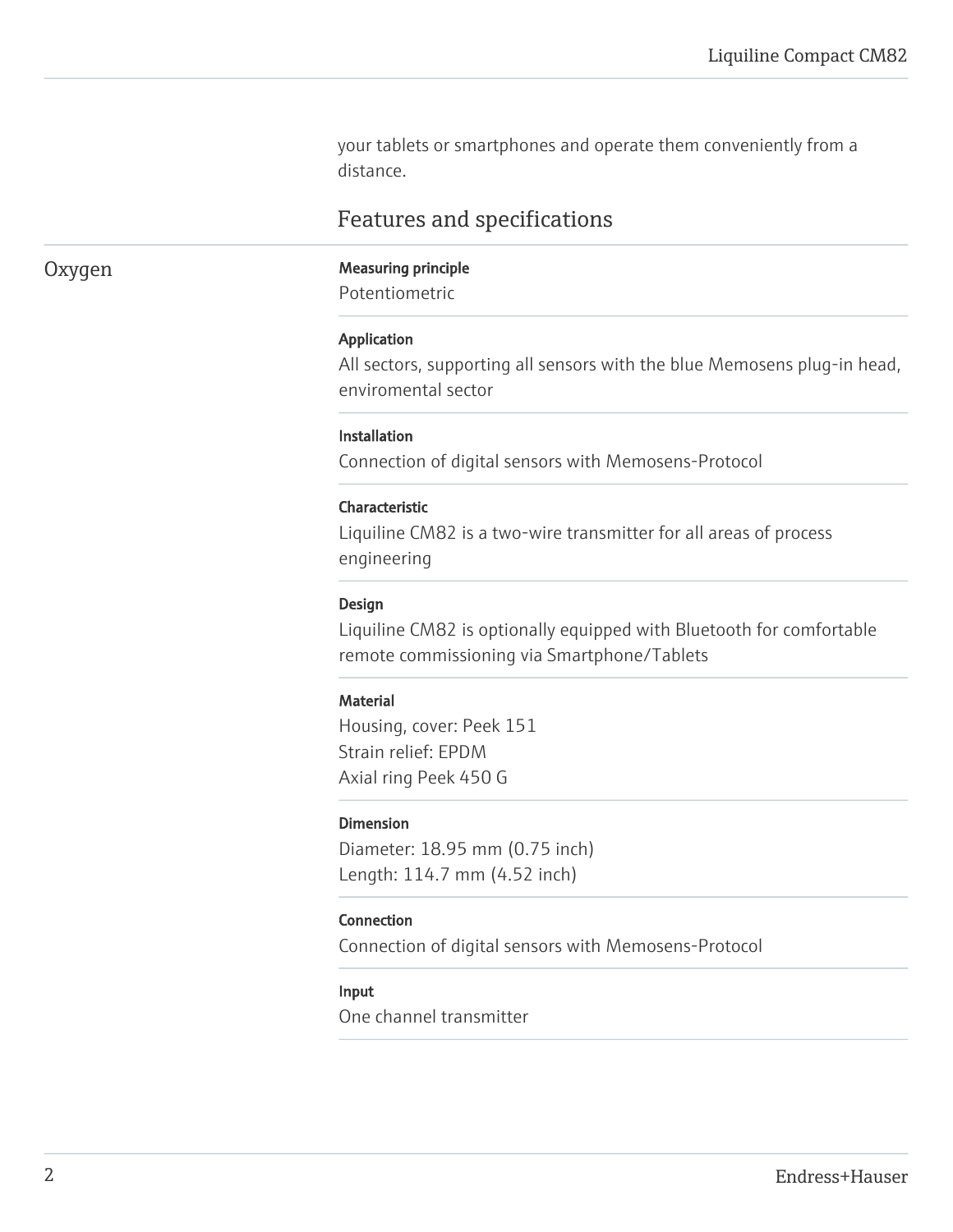# Oxygen

### Output / communication

4 to 20 mA, HART

# pH Measuring principle

Potentiometric

#### Application

All sectors, supporting all sensors with the blue Memosens plug-in head, enviromental sector

#### **Installation**

Connection of digital sensors with Memosens-Protocol

#### Characteristic

Liquiline CM82 is a two-wire transmitter for all areas of process engineering

#### Design

Liquiline CM82 is optionally equipped with Bluetooth for comfortable remote commissioning via Smartphone/Tablets

#### **Material**

Housing, cover: Peek 151 Strain relief: EPDM Axial ring Peek 450 G

#### Dimension

Diameter: 18.95 mm (0.75 inch) Length: 114.7 mm (4.52 inch)

#### Connection

Connection of digital sensors with Memosens-Protocol

#### Ingres protection

IP67, IP68, NEMA Type 6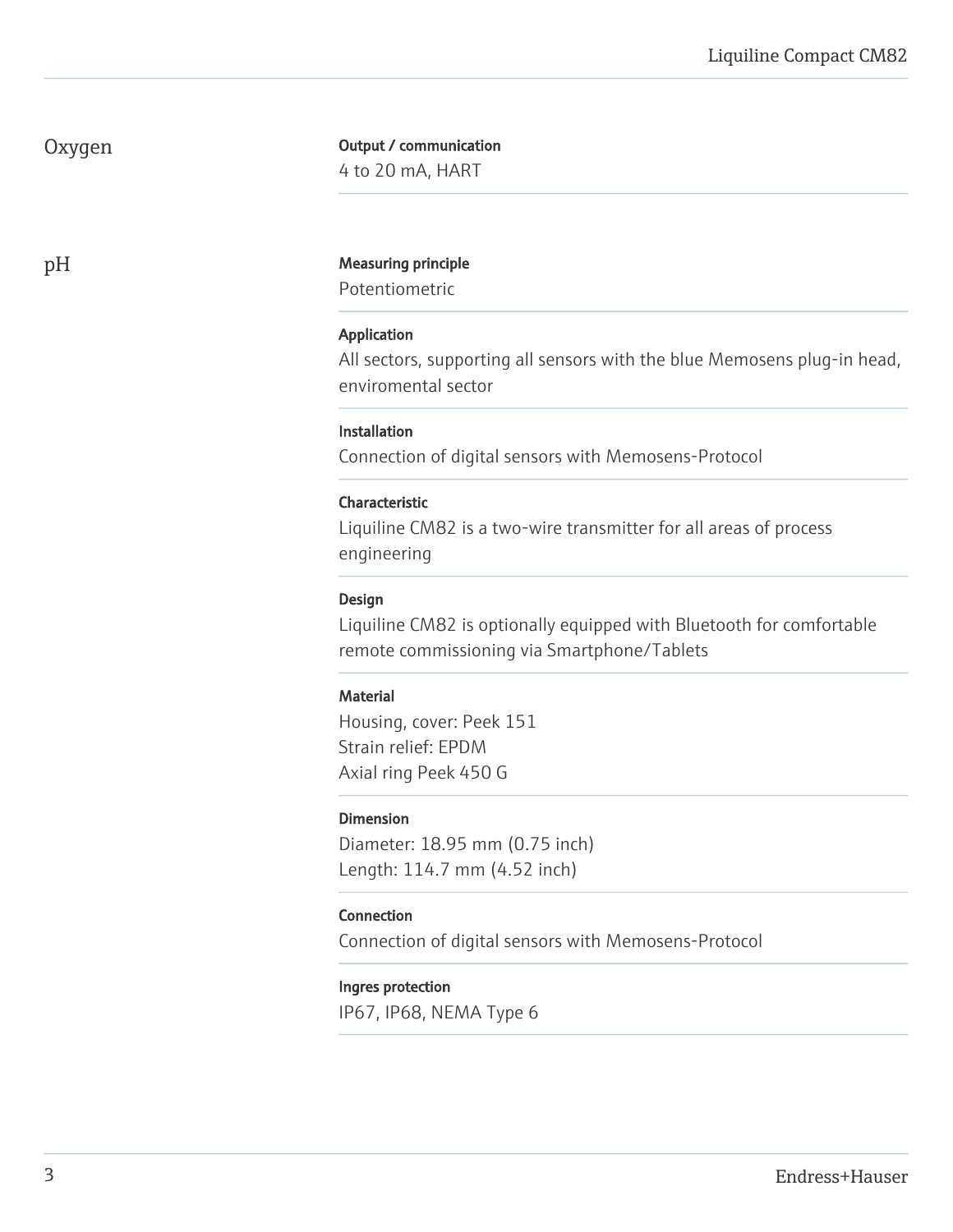# Input

One channel transmitter

Output / communication 4 to 20 mA, HART

Additional certifications

CE, CSA C/US GP

ORP / Redox Measuring principle

Potentiometric

#### Application

All sectors, supporting all sensors with the blue Memosens plug-in head, enviromental sector

#### Installation

Connection of digital sensors with Memosens-Protocol

#### Characteristic

Liquiline CM82 is a two-wire transmitter for all areas of process engineering

#### Design

Liquiline CM82 is optionally equipped with Bluetooth for comfortable remote commissioning via Smartphone/Tablets

#### **Material**

Housing, cover: Peek 151 Strain relief: EPDM Axial ring Peek 450 G

#### Dimension

Diameter: 18.95 mm (0.75 inch) Length: 114.7 mm (4.52 inch)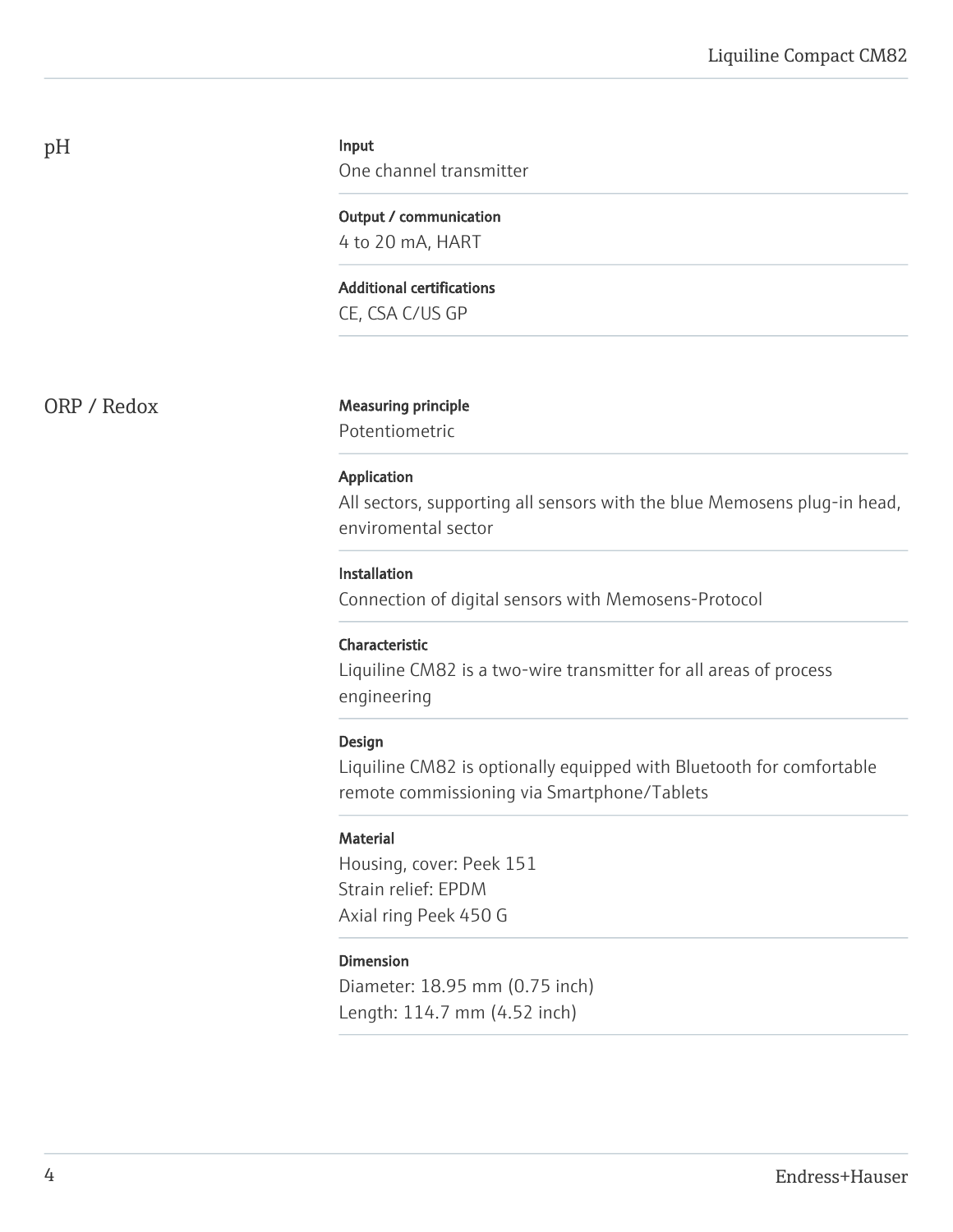# ORP / Redox

#### Connection

Connection of digital sensors with Memosens-Protocol

Ingres protection IP67, IP68, NEMA Type 6

Input One channel transmitter

Output / communication 4 to 20 mA, HART

### Conductivity Measuring principle

Potentiometric

#### Application

All sectors, supporting all sensors with the blue Memosens plug-in head, enviromental sector

#### Installation

Connection of digital sensors with Memosens-Protocol

#### Characteristic

Liquiline CM82 is a two-wire transmitter for all areas of process engineering

#### Design

Liquiline CM82 is optionally equipped with Bluetooth for comfortable remote commissioning via Smartphone/Tablets

#### Material

Housing, cover: Peek 151 Strain relief: EPDM Axial ring Peek 450 G